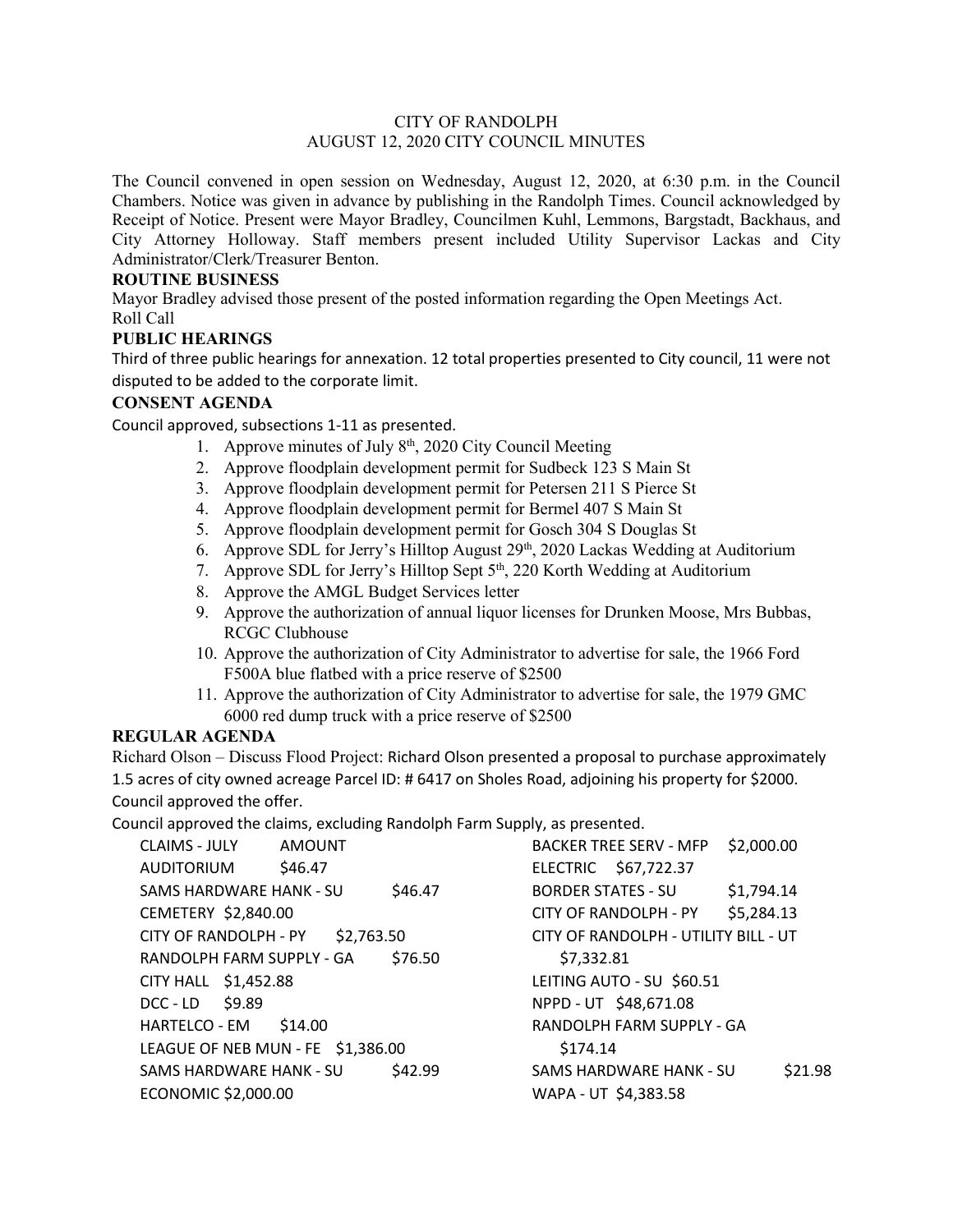FIRE \$5,135.77 DANKO - SU\$240.77 FYR-TEK-SU \$4,320.00 NEB VOL FIRE ASSOC- FE \$575.00 GENERAL \$7,337.25 CITY OF RANDOLPH - PY \$7,252.25 NORFOLK DAILY NEWS - PP \$85.00 GOLF \$12,784.25 CITY OF RANDOLPH - PY \$12,784.25 LANDFILL \$6,222.44 CITY OF RANDOLPH - PY \$2,368.00 CUSTOM SPORTS - UA \$12.66 LANDMARK SURVEY - SF \$900.00 LEITING AUTO - SU \$164.00 LP GILL - LF \$2,307.90 RANDOLPH FARM SUPPLY - GA \$443.53 US POST OFFICE - PO \$26.35 LIBRARY \$3,190.28 CITY OF RANDOLPH - PY \$3,190.28 MISC \$18,380.12 APPEARA - TS \$149.09 BLACK HILLS ENERGY - UT \$119.55 BUSINESS CARD - CH \$102.10 BUSINESS CARD - OS \$435.22 DMAS JANITORIAL - ME \$450.00 EQUITABLE - RF \$1,791.00 LINGO -TE \$671.43 NE NEBRASKA NEWS COMPANY - PP \$293.92 QUILL - SU \$875.30 US POST OFFICE - PO \$180.00 WATTIER TRUE VALUE - SU \$1,727.31 WESCO - SU\$11,585.20 PARK \$14,849.44 AAA - CI \$7,578.00 BELDEN LUMBER - CI \$2,354.00 CITY OF RANDOLPH - PY \$1,544.67 COLEDRIDGE WELDING INC - WM \$196.23 LEITING AUTO - SU \$5.76 RANDOLPH FARM SUPPLY - GA \$113.39

SAMS HARDWARE HANK - SU \$180.26 SPIDE'S CONST - CI \$372.13 TJ LANDSCAPING - CI \$2,150.00 WEST HODSON LUMBER - GSD \$355.00 POLICE \$5,227.09 CITY OF RANDOLPH - PY  $$4,656.11$ THE POLICE STORE - AM \$37.95 US 20 LLC - GA \$445.03 WINKELBAUER REPAIR - RM\$88.00 POOL \$10,484.39 BARCO - PP \$151.55 CENTURY LINK - TE \$196.39 CITY OF RANDOLPH - PY \$9,286.46 FROZEN COW - FB \$150.00 HAWKINS - CH \$10.00 MAHASKA - FB \$492.24 SAMS HARDWARE HANK - SU \$14.75 THE FROZEN COW - FB \$183.00 SEWER \$3,946.38 CITY OF RANDOLPH - PY \$2,490.11 CUSTOM SPORTS - UA \$50.64 JEO - EF \$82.50 LEITING AUTO - SU \$15.55 MARK KORTH - RM \$800.00 MIDWEST LAB- EF \$271.50 NEB PUB HEALTH LAB - EF \$15.00 RANDOLPH FARM SUPPLY - GA \$62.73 RANDOLPH FARM SUPPLY - RM \$102.00 RANDOLPH FARM SUPPLY - SU \$56.35 STREET \$7,097.23 ABE'S MOBILE POWER WASH- SS \$2,570.00 BACKHAUS SAND AND GRAVEL - SU \$37.35 GROSSENBURG - LE \$600.00 PAULS WELDING - SU \$62.44 RANDOLPH FARM SUPPLY - GA \$167.74 SAFETY KLEEN - RF \$247.20 SAMS HARDWARE HANK - SU \$88.96 TJ LANDSCAPING - CI \$2,150.00 US 20 LLC -  $GA$  \$49.28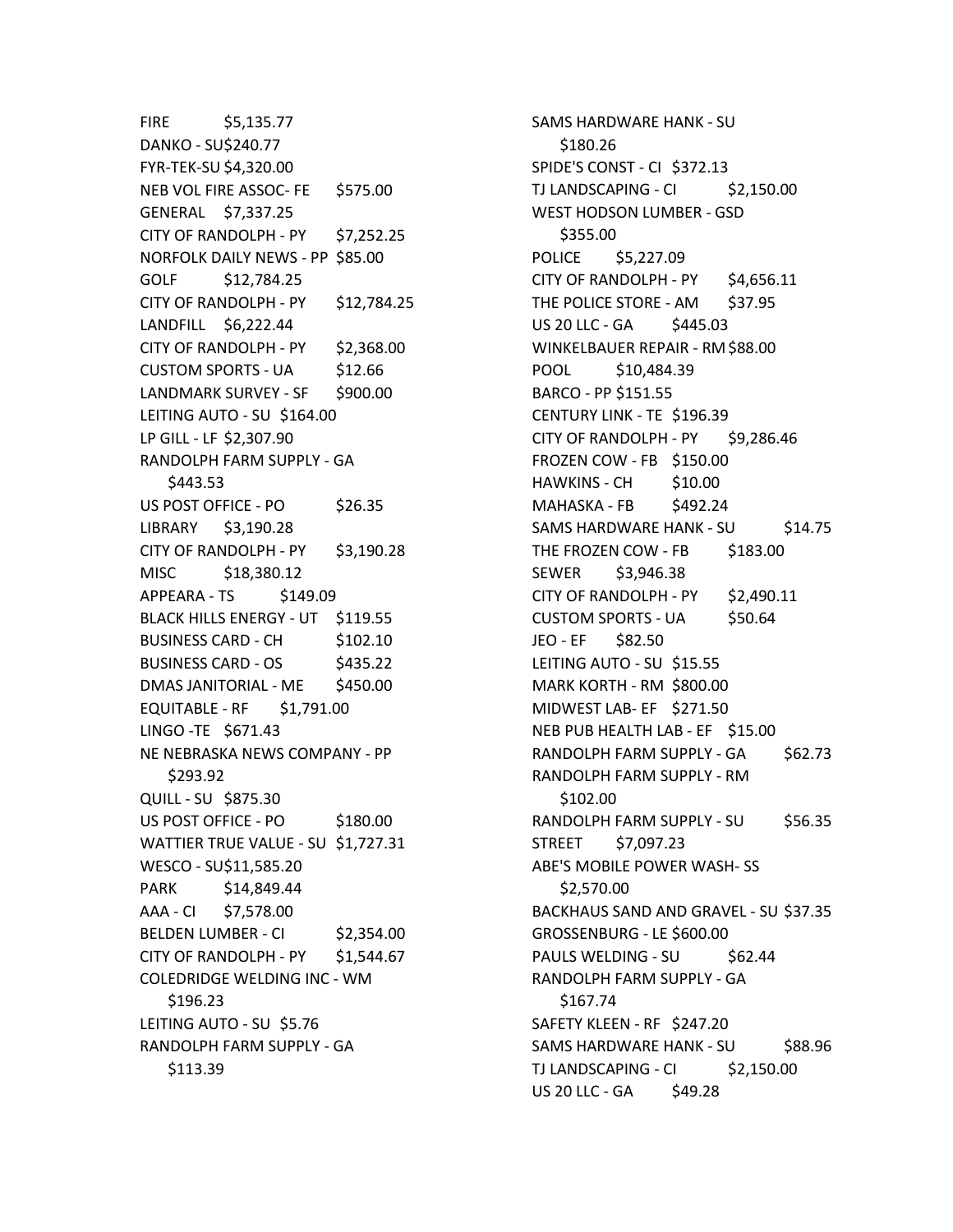WINKELBAUER REPAIR - RM\$1,124.26 WATER \$8,901.37 CITY OF RANDOLPH - PY \$5,254.02 CORE & MAIN - SU \$1,511.33 HYDRO OPTIMIZATION & AUTOMATION - SU \$104.98 LEITING AUTO - SU \$12.65 NERWA - FE\$150.00 RANDOLPH FARM SUPPLY - GA \$137.88 SAMS HARDWARE HANK - SU \$8.40 SARGEANT DRILLING - RM \$300.00 SARGEANT DRILLING -RM \$600.00 UECO - SU \$716.74 US 20 LLC - GA \$79.02 US POST OFFICE - PO \$26.35

Council approved the Randolph Farm Supply claim as presented. ABSTAIN: Bargstadt Introduce and adopt Ordinance 704 to approve 2020 Annexation plan - EXTENDING THE CORPORATE LIMITS OF THE CITY OF RANDOLPH TO INCLUDE SAID REAL ESTATE. Council approved the annexation plan as presented, 11 total properties.

Introduce and adopt Ordinance 705 to approve changes to Zoning Regulations Chapter 7, Parking Regulations subsection 7.1. Council requested to add "opened and maintained" to last sentence of Ordinance 705 for approval. Council introduce, waived three readings, and adopted Ordinance 705 Zoning Regulations Chapter 7, subsection 7.1 Sight Triangles.

#### ORDINANCE NO: 705

AN ORDINANCE OF THE CITY OF RANDOLPH, NEBRASKA, AMENDING THE ZONING REGULATIONS CONTAINED IN ARTICLE 7, SECTION 7.1 OF THE RANDOLPH, NEBRASKA ZONING ORDINANCES; TO PROVIDE FOR THE REPEAL OF CONFLICTING ORDINANCES OR SECTIONS; AND TO PROVIDE FOR AN EFFECTIVE DATE. BE IT ORDAINED BY THE MAYOR AND CITY COUNCIL OF THE CITY OF RANDOLPH, CEDAR COUNTY, NEBRASKA:

A. Upon recommendation of the City of Randolph (the "City") Planning Commission and its findings of fact, the Mayor and City Council hereby find and determine that it is necessary and desirable to amend the traffic visibility regulations, all as previously set forth in Article 7, Section 7.1 titled "TRAFFIC VISIBILITY", Randolph, Nebraska Zoning Ordinances.

B. The Planning Commission findings of fact are: that the amendment is consistent with the Planning Commission recommendation after discussion at their public meeting and posting notice of the same; that the amendment is consistent with the City Comprehensive Plan and the current and future land use of the City.

C. That Article 7, Section 7.1 of the Randolph, Nebraska Zoning Ordinances is hereby amended as follows:

At intersections in all districts except AG Agricultural Residential and C-1 Commercial Business District, continuous unobstructed sight distance shall be provided for safe traffic operations. No obstructions, including fences, hedges, walls, shrubbery, trees, or other manmade or natural obstructions, shall exist between a height of two (2) and ten (10) feet within sight triangle. The following diagrams depict "sight triangles" in which obstructions are prohibited at all intersections including those with opened and maintained alleys:

Introduce and adopt Ordinance 706 approving changes to Zoning Regulations Chapter 8, Swimming pools/ Public and private 8.6. Council introduced, waived three readings, and adopted Ordinance 706 Chapter 8, subsection 8.6.

#### ORDINANCE NO: 706

AN ORDINANCE OF THE CITY OF RANDOLPH, NEBRASKA, AMENDING THE ZONING REGULATIONS CONTAINED IN ARTICLE 8, SECTION 8.6 OF THE RANDOLPH, NEBRASKA ZONING ORDINANCES; TO PROVIDE FOR THE REPEAL OF CONFLICTING ORDINANCES OR SECTIONS; AND TO PROVIDE FOR AN EFFECTIVE DATE.